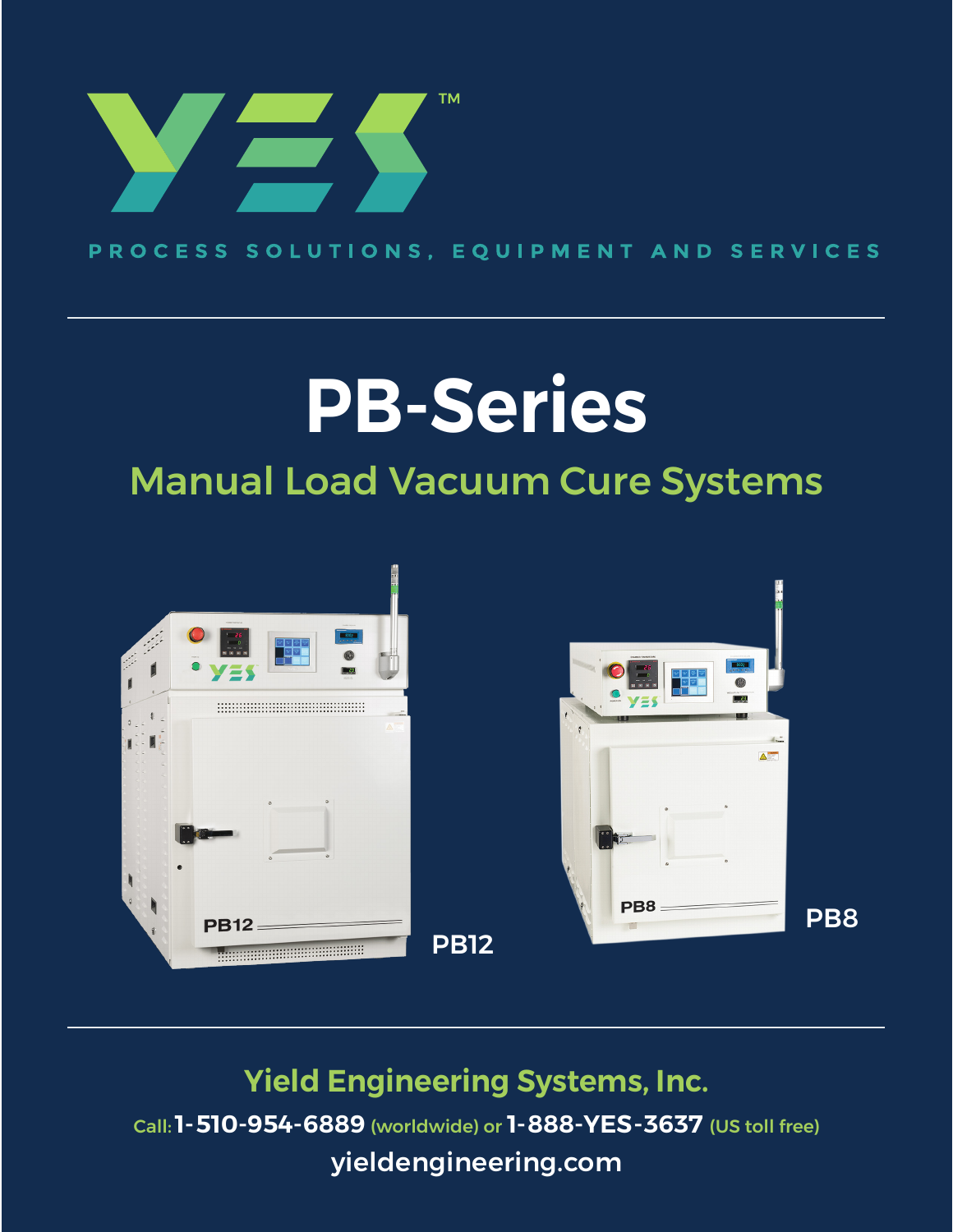### PROCESS SOLUTIONS, EQUIPMENT AND SERVICES

# **PB Series**

## Manual Load Vacuum Cure Systems



**PB12:** up to 2 cassettes of 300 mm wafers **PB8:** up to 2 cassettes of 200 mm wafers



**COMMON APPLICATIONS**

Polyimide and BCB cure Copper anneal Aluminum anneal

The YES–PB Series is the result of decades of experience in the design and manufacture of low particle ovens. These dependable systems provide complete removal of residual solvents, uniform temperature distribution, pressure control, a dry inert atmosphere, and precise management of heating and cooling rates.

### The Vacuum Cure Advantage

- **•** Faster process: 3.5 hours vs 8+ hours
- **•** Laminar flow reduces/eliminates particles
- **•** More complete cure (5x less outgassing)
- **•** Less film stress and low wafer warpage
- 1.6x to 2x less power and N<sub>2</sub> consumption
- **•** Much lower capital cost, 2-3x lower CoO

**Contact Us:** We offer process demonstrations. If you would like to submit samples, please call us. We can run your samples and provide a detailed process report.

**Yield Engineering Systems, Inc.** [yieldengineering.com](http://yieldengineering.com)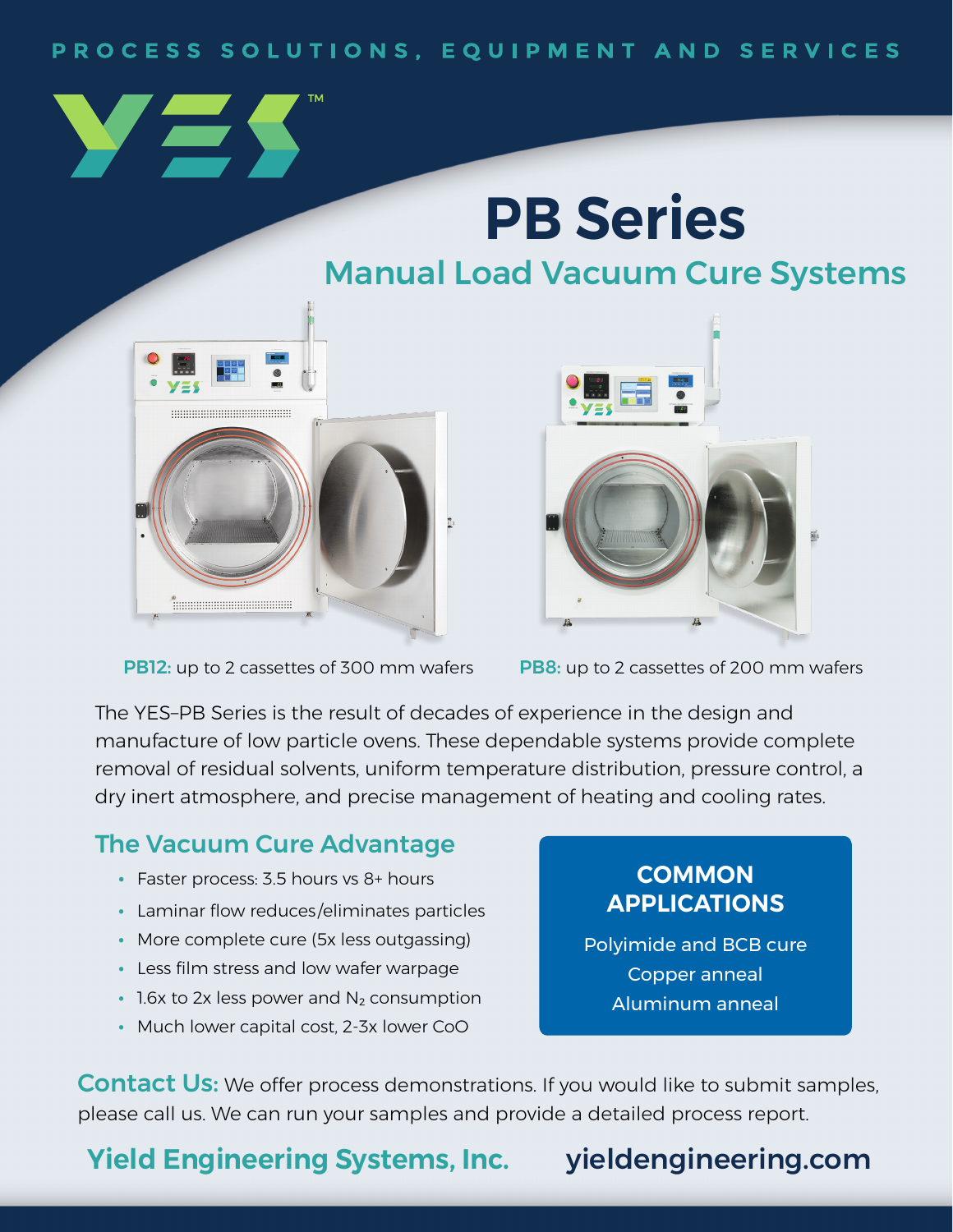### For Curing Polyimide, BCB, Low-K Dielectrics & Copper Anneal

| <b>SPECIFICATIONS</b>                                |             |                                                                                |               |             |  |  |  |
|------------------------------------------------------|-------------|--------------------------------------------------------------------------------|---------------|-------------|--|--|--|
| <b>HARDWARE</b>                                      |             |                                                                                |               |             |  |  |  |
| Clean Room Compatibility                             |             | Class 10                                                                       |               |             |  |  |  |
| <b>Chamber Cleanliness</b>                           |             | Class 1                                                                        |               |             |  |  |  |
| <b>Wafer Size</b>                                    |             | Up to 200 mm                                                                   |               |             |  |  |  |
| Capacity                                             |             | Up to 50 8" wafers/batch (two 25 wafer cassettes)                              |               |             |  |  |  |
| <b>Operation Temperature</b>                         |             | Ambient to 450°C                                                               |               |             |  |  |  |
| $N_2$ Flow Rate                                      |             | 1 SCFM                                                                         |               |             |  |  |  |
| Nitrogen Consumption                                 |             | 15-25 liters/min.                                                              |               |             |  |  |  |
| Interior Chamber Dimensions                          |             | 36.62 cm barrel (ID) x 66.52 cm (D) - (14.42" x 26.19")                        |               |             |  |  |  |
| Chamber Process Area                                 |             | 23.95 cm (W) x 45.97 cm (D) x 24.69 cm (H) - (9.43" x 18.10" x 9.72")          |               |             |  |  |  |
| Overall System Dimensions                            |             | 68.96 cm (W) x 145.92 cm (D) x 77.87 cm (H) - (27.15" x 57.45" x 30.64")       |               |             |  |  |  |
| <b>Control Console Dimensions</b>                    |             | 59.44 cm (W) x 96.01 cm (D) x 23.62 cm (H) - (23.4" x 37.8" x 9.3")            |               |             |  |  |  |
| Chamber Material                                     |             | 316L stainless steel                                                           |               |             |  |  |  |
| Process Gas Inputs                                   |             | 1 standard, up to 3 optional                                                   |               |             |  |  |  |
| Mass Flow Controllers                                |             | Optional - up to 3 for gas mixing                                              |               |             |  |  |  |
| Laminar Flow Filter                                  |             | 100 micron Mott™ plate filter                                                  |               |             |  |  |  |
| Cleanliness                                          |             | Particle reduction in most applications                                        |               |             |  |  |  |
| <b>SOFTWARE</b>                                      |             |                                                                                |               |             |  |  |  |
| Number of Recipes                                    |             | 8 temperature profiles                                                         |               |             |  |  |  |
| Number of Steps for Each Recipe                      |             | 16 program steps                                                               |               |             |  |  |  |
| Range of Segment Time                                |             | 0-99 hours                                                                     |               |             |  |  |  |
| Resolution of Timer Setting                          |             | 1 minute                                                                       |               |             |  |  |  |
| <b>PERFORMANCE</b>                                   |             |                                                                                |               |             |  |  |  |
| Temperature Uniformity                               |             | ± 5°C during dwell after all temperature points have stabilized for 15 minutes |               |             |  |  |  |
| Average Heat-Up Rate (150°C - 450°C)                 |             | 5°C/min. empty chamber, load-dependent                                         |               |             |  |  |  |
| Average Cool-Down Rate (450°C - 150°C)               |             | 4°C/min. empty chamber, load-dependent                                         |               |             |  |  |  |
| Oxygen Concentration                                 |             | 10 ppm over background                                                         |               |             |  |  |  |
| <b>ADDITIONAL</b>                                    |             |                                                                                |               |             |  |  |  |
| Power Requirements                                   |             | 208V, 40 amps, 50/60 Hz, 3 phase                                               |               |             |  |  |  |
| Tool Weight (approx.)                                |             | 575 lbs (261 kgs)                                                              |               |             |  |  |  |
| # OF CASSETTES THAT FIT INSIDE THE LAMINAR FLOW ZONE |             |                                                                                |               |             |  |  |  |
| 2 inch wafers                                        | 9 cassettes |                                                                                | 150 mm wafers | 3 cassettes |  |  |  |
| 3 inch wafers                                        | 6 cassettes |                                                                                | 200 mm wafers | 2 cassettes |  |  |  |
| 100 mm wafers                                        | 3 cassettes |                                                                                | 300 mm wafers | O cassettes |  |  |  |
| 125 mm wafers                                        | 3 cassettes |                                                                                |               |             |  |  |  |

## **Yield Engineering Systems, Inc.** [yieldengineering.com](http://yieldengineering.com)

Tool temperature performance is a combination of temperature control accuracy and temperature uniformity. Accuracy is the deviation of the average product temperature from the set point. Uniformity is the deviation between the maximum and minimum product temperatures and is not related to the set point. Accuracy is calculated as set point – average temperature. Uniformity is calculated as (maxmin)/(max+min). YES-PB series tools have dwell accuracy of +/-1.5°C after stabilization. After stabilizing at dwell, all product temperatures should be within 10°C or 14°C of each other (depending on the tool) and within 7°C or 8.5°C of set point (depending on the tool).